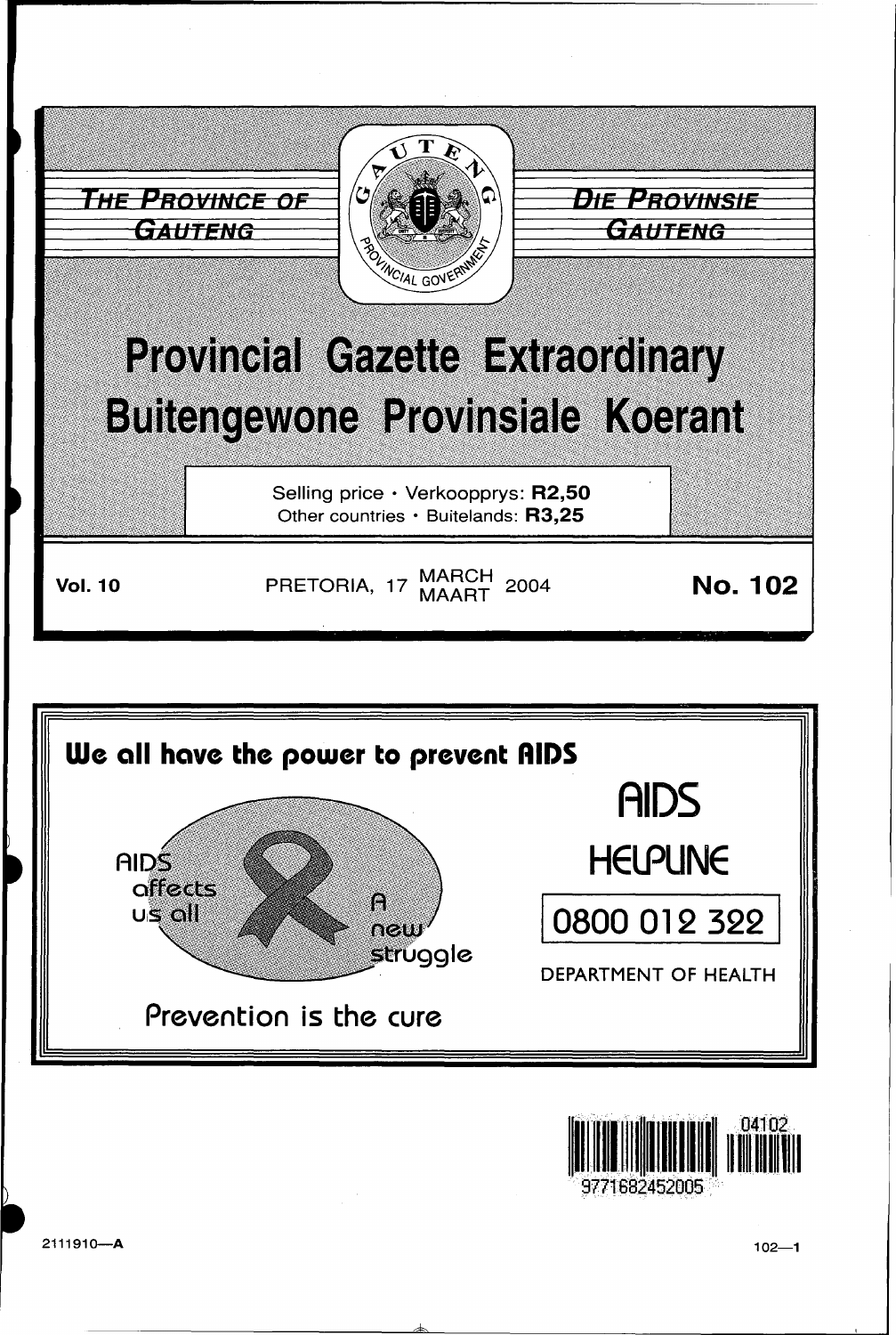# **CONTENTS • INHOUD**

| No. |                        | Page<br>No | Gazette<br>No. |
|-----|------------------------|------------|----------------|
|     | <b>GENERAL NOTICES</b> |            |                |
|     |                        |            | 102            |
|     |                        |            | 102            |
|     |                        |            |                |

į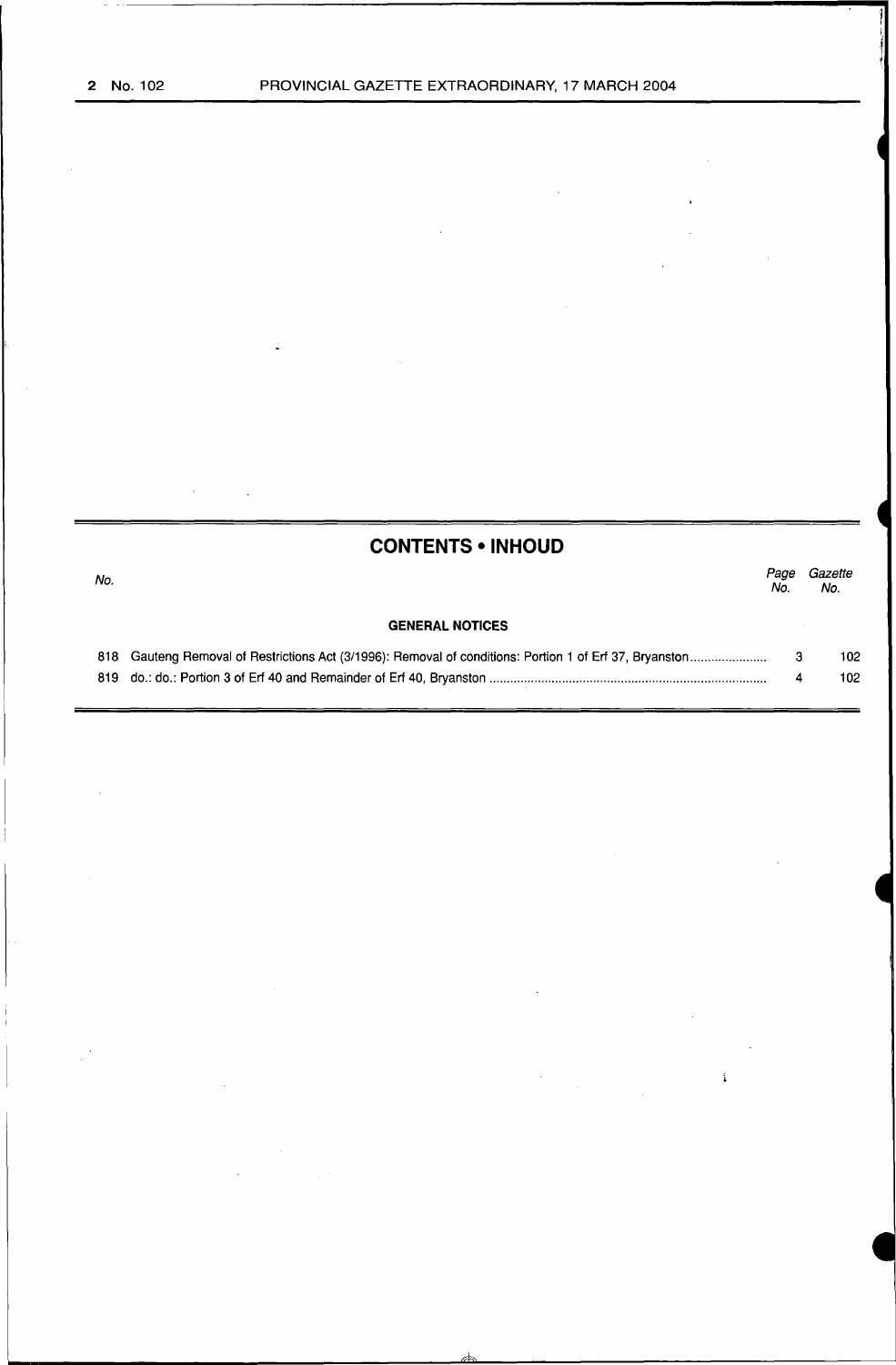**r--------------------------------------------------**----

# **GENERAL NOTICES**

#### **NOTICE 818 OF 2004**

#### **NOTICE IN TERMS OF SECTION·5 (5) OF THE GAUTENG REMOVAL OF RESTRICTIONS ACT, 1996 (ACT NO.3 OF 1996)**

We, Rob Fowler & Associates (Consulting Town & Regional Planners), being the authorised agent of the owner, hereby give notice in terms of Section 5 (5) of the Gauteng Removal of Restrictions Act, 1996, that we have applied to the City of Johannesburg for the deletion of conditions (e) – (t) in title deed T80480/2001 in respect of Portion 1 of Erf 37, Bryanston and the simultaneous rezoning of the property from "Residential1" to "Special" tor offices purposes and with consent tor other purposes related and subservient to offices as may be approved by the Local Authority (35% Coverage FSR 0,35 3 storeys) and/or tor dwelling units at a density of 70 dwellings per hectare- height 3 storeys.

Particulars of the application will lie for inspection during normal office hours at the office of the Executive Director : Development Planning, Transportation & Environment, Room 8100, 8<sup>th</sup> Floor, A-Block, Metropolitan Centre, 158 Loveday Street, Braamfontein, for the period of 28 days from 17 March, 2004 (the date of first publication of this notice).

Objections to or representations in respect of the application must be lodged with or made in writing to the Executive Director : Development Planning, Transportation & Environment, at the above address or at PO Box 30733, Braamfontein, 2017 within a period of 28 days from 17 March, 2004.

Name and address of agent. Rob Fowler & Associates (Consulting Town & Regional Planners),<br>PO Box 1905. Halfway House. 1685. Tel. 011-314 2450 Fax. 314 2452 Reference No. R2116 PO Box 1905, Halfway House, 1685. Tel. 011-314 2450

#### **KENNISGEWING 818 VAN 2004**

#### **KENNISGEWING INGEVOLGE ARTIKEL 5 (5) VAN' DIE GAUTENG WET OP OPHEFFING VAN BEPERKINGS, 1996 (WET NO. 3 VAN 1996)**

Ons, Rob Fowler & Medewerkers (Raadgewende Stads- en Streekbeplanners), synde die gemagtigde agent van die eienaar, gee hiermee kennis ingevolge Artikel 5 (5) van die Gauteng Wet Op Opheffing Van Beperkings, 1996 (Wet No. 3 van 1996), dat ons by die Stad Van Johannesburg aansoek gedoen het vir die skraping van voorwaardes (e)- (t) in titelakte T80480/2001 ten opsigte van Gedeelte 1 van Erf 37, Bryanston en die gelyktydige hersonering van die eiendom vanaf "Residensieel 1" tot "Spesiaal" vir kantore en met toestemming vir gebruike wat verbandhoudend en ondergeskik is aan die kantoorgebruike (Dekking 35% VOV 0,35 3 verdiepings) en/of vir wooneenhede teen. 'n digtheid van 70 wooneenhede per hektaar - hoogte 3 verdiepings.

Besonderhede van die aansoek lê ter insae gedurende gewone kantoorure by die kantoor van die Uitvoerende Direkteur : Ontwikkelingsbeplanning, Vervoer en Omgewing, Kamer 8100, 8ste Verdieping, A-Biok, Metropolitaanse Sentrum, 158 Lovedaystraat, Braamfontein, vir 'n tydperk van 28 dae vanaf 17 Maart, 2004 (die datum van eerste publikasie van hierdie kennisgewing).

Besware teen of vertoë ten opsigte van die aansoek moet binne 'n tydperk van 28 dae vanaf 17 Maart, 2004 skriftelik by of tot die Uitvoerende Direkteur : Ontwikkelingsbeplanning, Vervoer en Omgewing by bovermelde adres of by Posbus 30733, Braamtontein, 2017 ingedien of gerig word.

Naam En Adres Van Agent: Rob Fowler & Medewerkers (Raadgewende Stadsbeplanners), Posbus 1905, Halfway House, 1685. Tel: 011-314 2450 Faks: 314 2452 Verwysing Nr. R2116